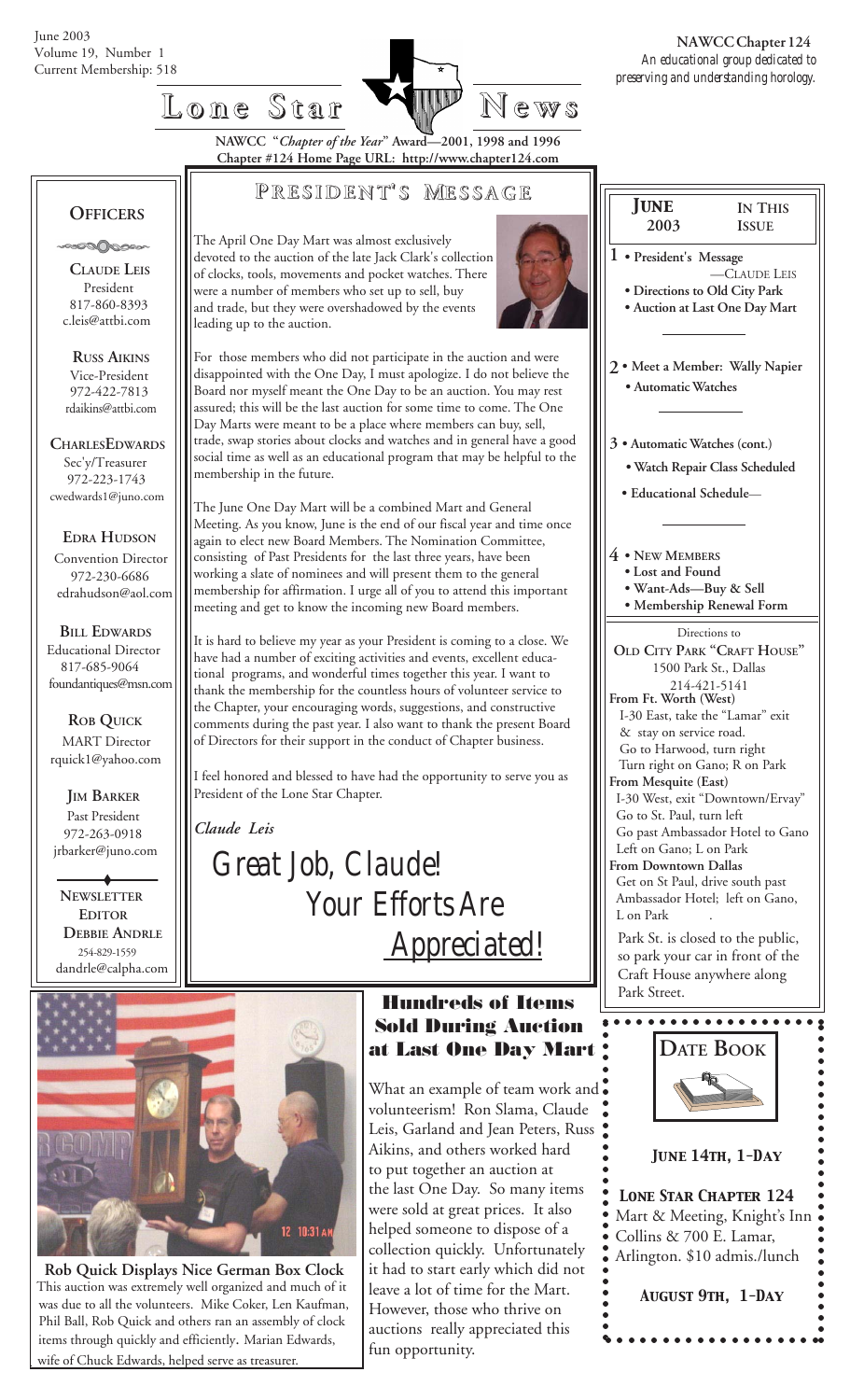*Membership in Chapter 124 is so large, that it is often hard to get to know everyone personally. Therefore, occasionally a member will find his/her life story appearing in the newsletter (with permission, of course). Here is the first:*

# **Meet a Member:** *Wally Napier*

In this day and time, Americans are particularly proud of their military, past and present. That is one reason a member is being singled out for recognition. The fact is over half of the membership in the N.A.W.C.C has a military background or career. Wally just happens to be one of many.

Wally was born and raised in Kentucky. He graduated from Eastern Kentucky State University and began a teaching career at a vocational school where he perfected his wood working skills. After that he joined the military and was brought to Texas in 1957 on a San Marcus flight.

He served as an Operations Officer with the Big Red One (First Infantry Division) in Vietnam. On his second tour, he commanded an Air Cavalry Unit of helicopters. He said they didn't have the technology they do now, but they did pretty well none the less.

The 70's found Wally and his family in Ft. Worth where he served as the Army's Representative for the Federal Aviation Administration. He has lived all over the world including five years in Europe, three years in the Far East, and four years in Hawaii. However, most of his military career he lived in Ft. Hood.

The last 10 years of his career were spent in Research and Development of Air to Ground Missile Systems. He was Chief of the Balistic Missile Defense Systems in Honolulu. Not a bad place to retire which he did 18 years ago. The Napiers moved back to Texas in 1976 to Keller where they are currently living.

Everyone has a favorite type of clock they like to work with, and Wally's is mostly the European clock. He picked up this hobby about 30 years ago while in Europe and has been accumulating knowledge and skill ever since (not to mention a few clocks along the way). He did pick up interest in the American clock later. His greatest joy is finding a poor "reject" and restoring it to its original beauty and condition. He can really do it, too. Samples of his work abound.

One would be hard pressed to find a finer clock shop than Wally has. It just has to be every clock man's dream. It is even large enough to house an area where he can do all his wood work. It is hard to believe that he built this beautiful brick building almost entirely by himself.

Wally has a very lovely and hospitable wife named Faye. One of her extraordinary acchievements is a sun room (which Wally built) filled with the healthiest, most luscious green house plants that have ever been assembled under one roof. She is also a fabulous cook. Wally is very proud of her, and she sounds like "one in a million."



 **Wally at home in his clock shop in Keller, TX**

Faye said that Wally has drawer full of medals and awards, but he dismisses it all as just "pieces of paper" and says a lot of the guys in the club have awards. (He's not only a nice guy but modest, too.)

They have two sons, one in Maui and one in Ft. Worth. It is nice to have one close by and the other to go see on vacation. They love the Hawaiian islands and recommend everyone to go visit. They are devoted to their family and each other.

Thank you, Wally, for letting us write about you and for serving our country. Thanks to all the other military guys, too. You have made our country great!

# **AUTOMATIC WATCHES AUTOMATIC WATCHES**

When traveling around the country, or even out of the country, it never hurts to check out the local "Old Books" store. You never know what you might find. For instance a book on Automatic Watches written in 1952 by R.W. Pipe, F.B.H.I. showed up in an "Old Books" store in Canada. What was so interesting about this book was that it was written in a way that reflected the times.

In 1952 automatic watches were quite the phenomenon. Rolex had been around for about 20 years, and there were numerous others on the market. Anyone who is into watches, or knows someone who is, has heard of the **Longines** Automatic, the **Omega**, **Le Coultre**, **Movado**, **Breitling** Automatic, **Zenith** Automatic, etc.

To the novice, all watches would seem to be "automatic." However, they would soon be corrected because "automatic" has a specific meaning when it comes to watches. Oddly, "automatic" is a misnomer. There really is nothing "automatic" about these watches at all. Sitting on a table by themselves, all they do is just sit.

The idea of "automatic" came out of a desire for a watch to wind itself. So technically speaking, these watches are more appropriately called "self-winders." Surprisingly, this concept has been around since the second half of the 18th century.

The earliest automatics were large pocket watches with a pedometer type weight.The watch was kept would by the swinging motion of the weight caused by carrying it in the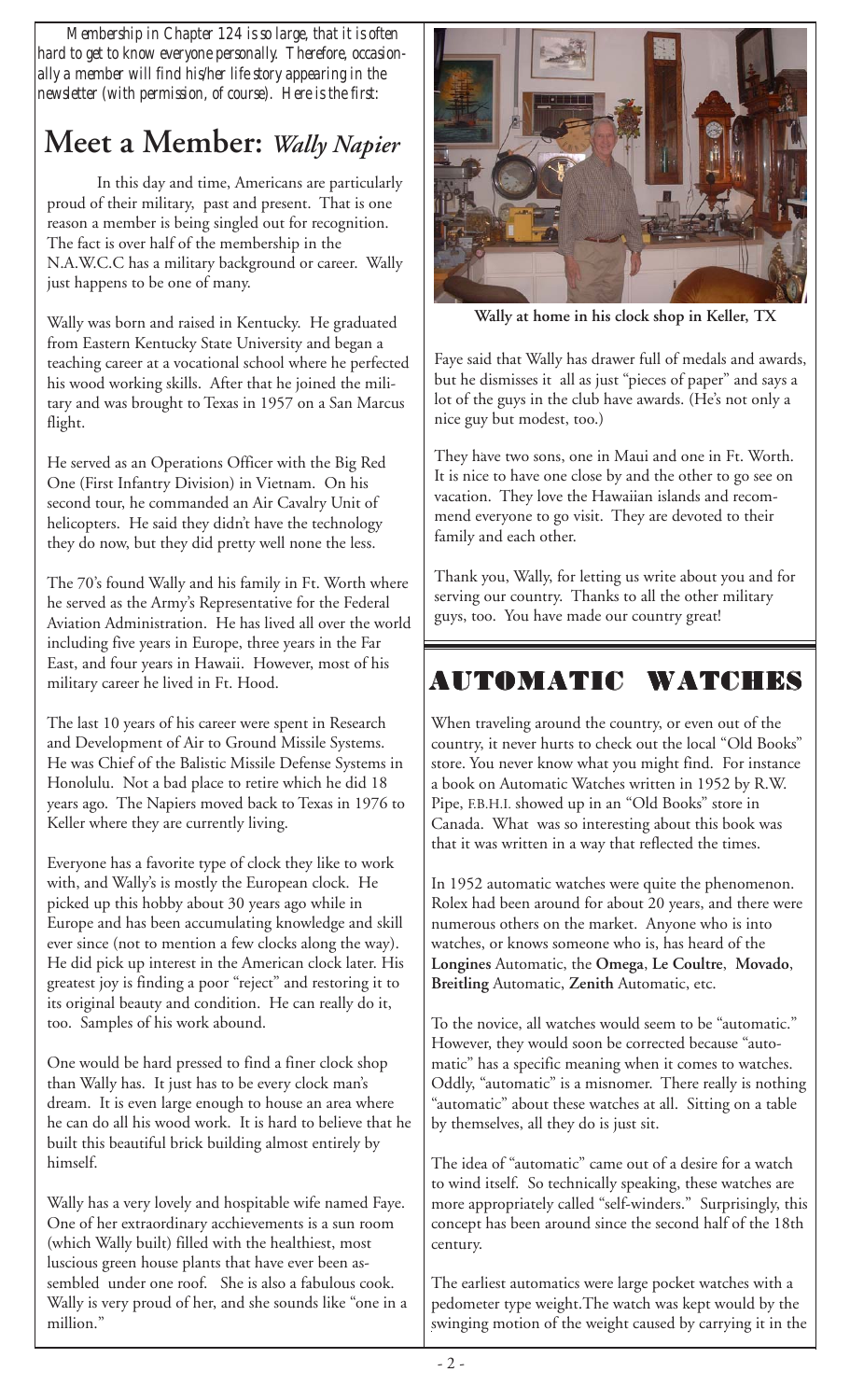## **Automatic Watches (cont.)**

fob pocket. The earliest watch made still in existence with the pedometer-type winding was made by Louis Recordon in London in 1780. However, no one knows for sure who the actual first inventor was.

Variations on this principle "sprang" up as time went along. About 1930 the Rolex perpetual movement was designed with the weight (or rotor) to rotate in a complete circle. This is opposed to the other design which is an oscillating weight which is shuffled back and forth between buffer springs. It also had a hand winding mechanism which could operate independently of the automatic mechanism.

The British author wrote about the interest of the American market and how the Americans liked anything "automatic." This of course is true and still is. He complained that the Brits were unable to get some of these watches from the Swiss because the Americans were scoopig them all up.

The author goes on to say that another phenomenon, the electric watch (of all things), was being promoted in America by the Elgin Watch Co. He adds that if this electric watch turns out to be a success, it would be greatest thing in timekeeping since portable wrist watches. At the time the book was going to press, he said that it would probably be another



two years before the watches were produced in any great quantity (about 1954).

There were two considerable challenges that had to be addressed: design of a battery small enough of producing a steady current for twelve months and a motor that would run at a uniform speed. Mr. Pope was excited about the prospect of an electric watch but was content to stick with automatics for the time being.

# Beginning Pocket Watch Repair Class

*Kent Dickerson* has agreed to instruct a beginning watch repair class over the weekend of August 23-24, and it appears to be a clear weekend at Old City Park. The class description is as follows:

Designed for those with no watch repair experience. Over one weekend students will take a 10 to 18 size pocket watch in good condition (3/4 plate or bar type, please no full plate movements) and learn to disassemble, diagnose, clean and assemble. We will discuss escapements, setting problems, polishing, tightening and parts availability. A more advanced follow-up class will be scheduled after ths class completes, based upon interest.

# *Education Classes Education Classes*

 **CHAPTER 124 — June - November 2003 AT OLD CITY PARK, DALLAS**

| <b>CLASS</b>                  | <b>DATE</b>                                           | <b>COST</b> | <b>INSTRUCTOR</b>              |
|-------------------------------|-------------------------------------------------------|-------------|--------------------------------|
| Clock Repair 300              | Jul 12-13, Jul 19-20                                  | \$50        | Fred Tischler<br>@972-612-0712 |
| Gold Leafing                  | July 26-27                                            | \$25        | Phil Gregory @972-717-4021     |
| Clock Repair 400              | Sep 13-14, Sep 20-21                                  | \$50        | FredTischler @972-612-0712     |
| Clock Repair 100              | Sept 27-28, Oct. 4-5                                  | \$50        | Phil Ball @972-889-9338        |
| <b>Transfer / Stenciling</b>  | $*$ NOTE Change: Nov. 8-9 $*$                         | \$25        | Phil Gregory @972-717-4021     |
| <b>Clock Case Restoration</b> | Oct 25-26                                             | \$25        | Craig Burgess @817-427-4104    |
| <b>Self Winding Class</b>     | Nov 1-2, Nov 8-9<br>* (at a place to be determined) * | \$50        | Marybess Grisham @214-351-5554 |
| Jewelers Lathe I              | (Not yet scheduled)                                   |             | Russ Aikins @972-422-7813      |